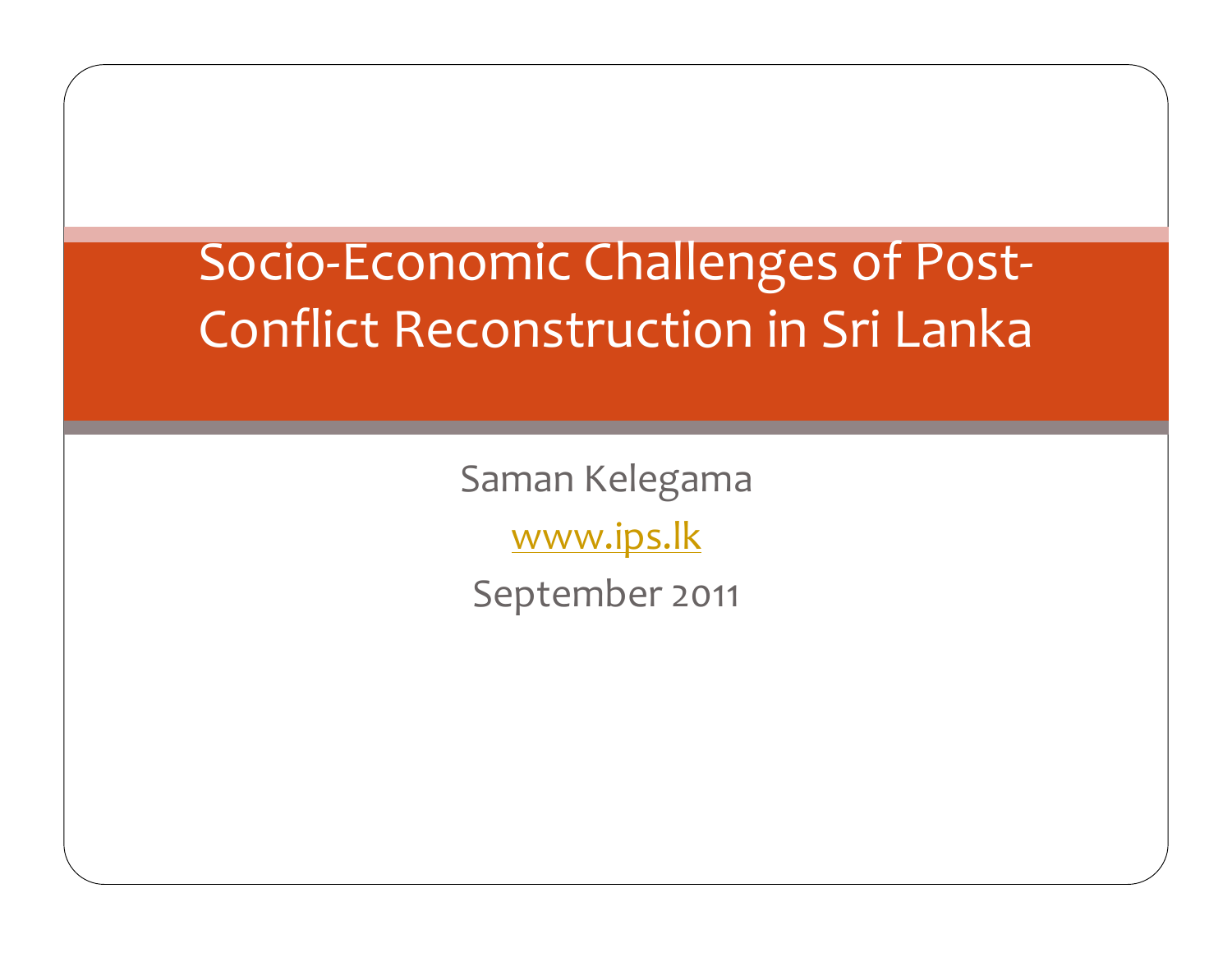# The Challenges

- $\bullet$ Poverty reduction
- $\bullet$ Education
- $\bullet$ Employment and skills development
- $\bullet$ Health financing
- $\bullet$ Agricultural development
- $\bullet$ Infrastructure development
- $\bullet$ Expansion of tourism
- $\bullet$ Industrial development
- $\bullet$ Environment- and natural resource-based challenges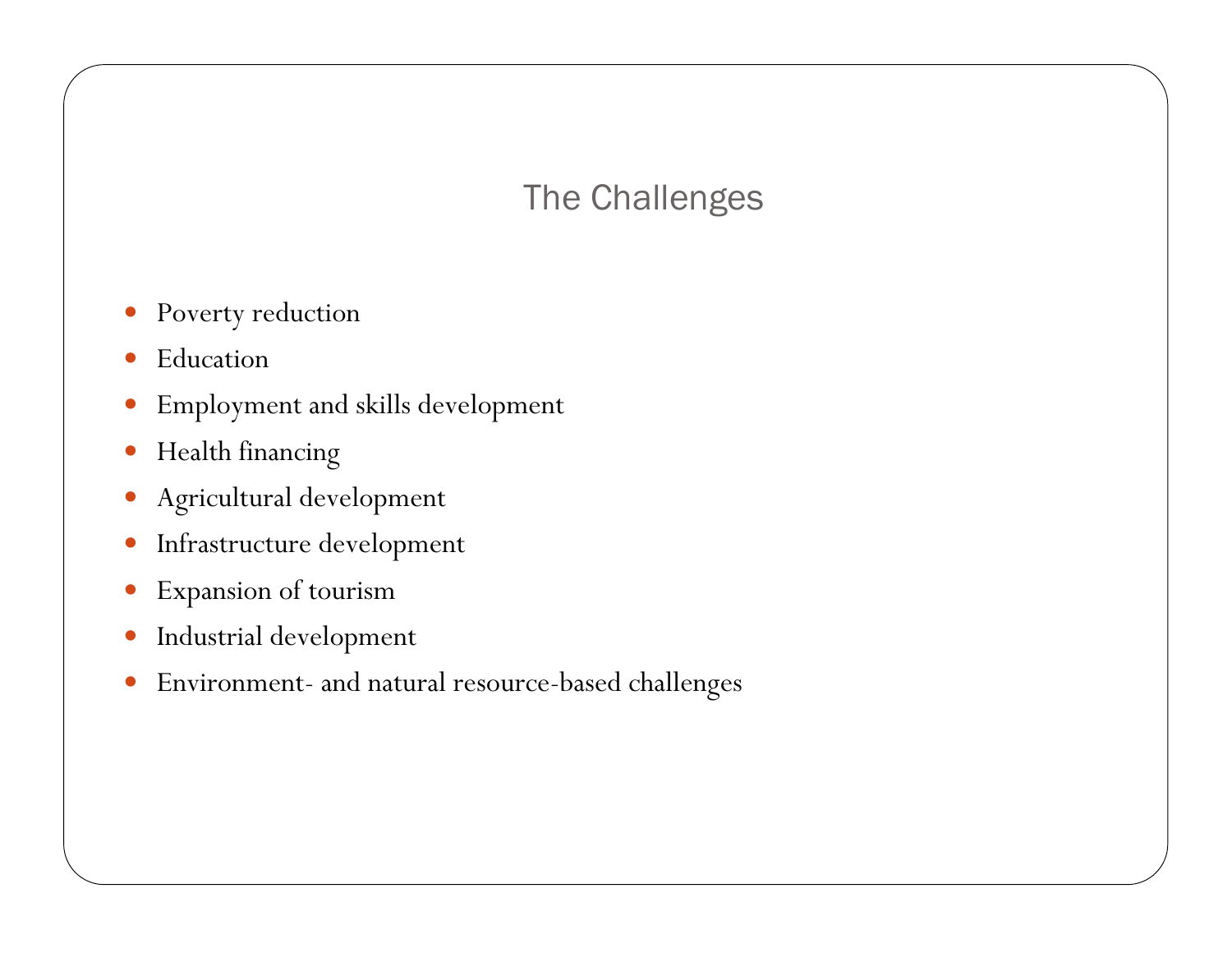# Challenges in Post-Conflict in Sri Lanka

- $\bullet$ The war situation in Sri Lanka more or less destroyed such infrastructure of the North<br>and to some extent in East. For e.g., the entire road transport network and railway lines<br>in Northern and Eastern Provinces was severel
- $\bullet$ Closure of A9 road disconnected war affected region from the rest of the country and<br>led to negative impacts on livelihood of the war affected people through loss of market.<br>In addition, destruction of assets, migration, l
- $\bullet$ Samurdhi poverty alleviation programme (main poverty alleviation programme of the government) was not operational in Killinochchi, Mannar, and Mullativu districts before the liberation of those areas due to the collapse of
- Population displacement together with assets depletion lead to a new form of social inequality
- $\bullet$ Deprivation of entitlements were high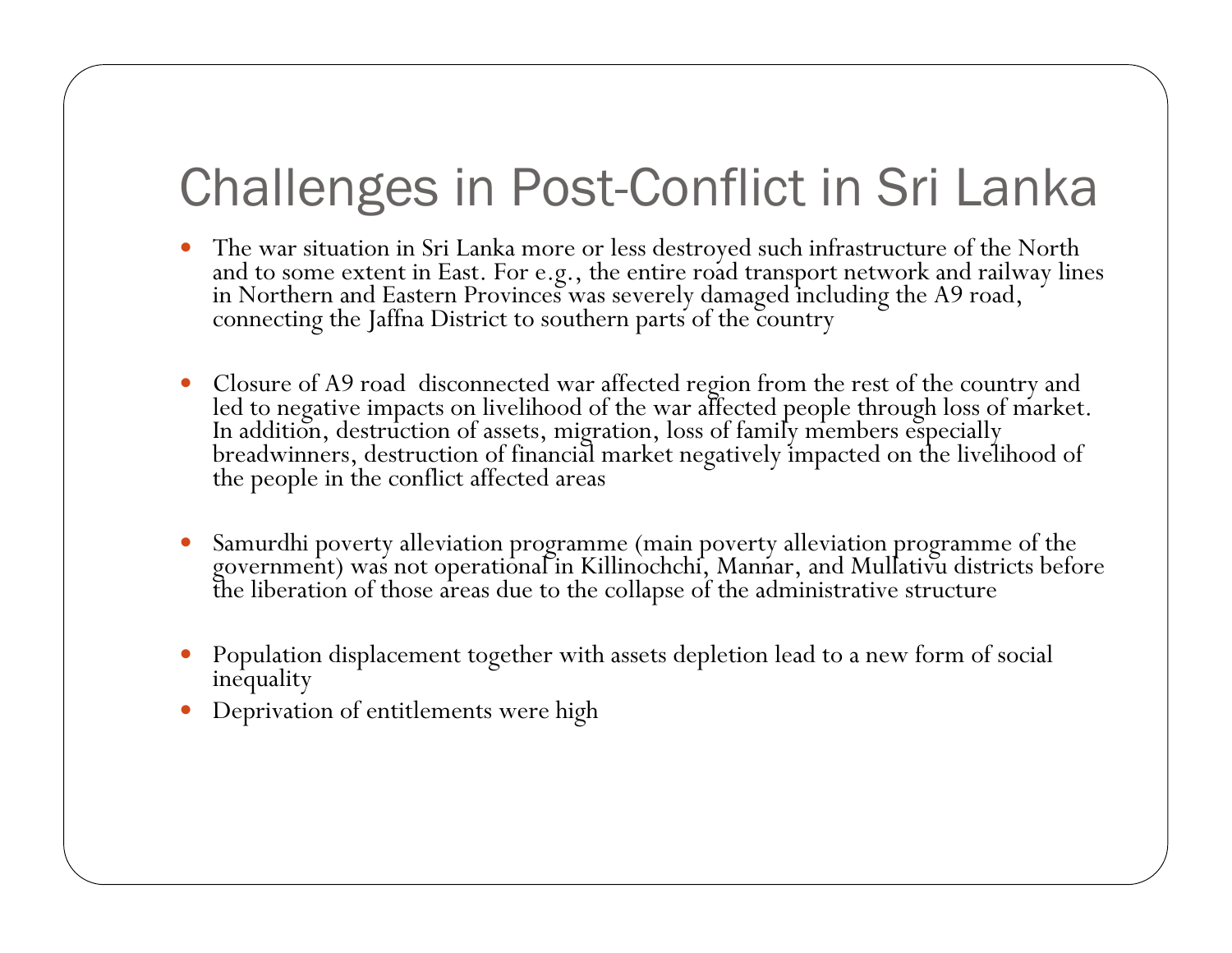### Links between Conflict and Poverty

- Conflicts can generate poverty both directly (through the loss of public entitlements) and indirectly (through the loss of market/livelihood and civil/social entitlements, which creates income inequalities)
- **1. Loss of public entitlements**  e.g. closure of A9 road, destruction of transportation systems and public infrastructure such as schools, hospitals etc.
- **2. Loss of market entitlements**  e.g. inaccessibility of fields/markets, disruption of normal trade patterns, reduced employment opportunities, depletion of resource endowments
- **3. Loss of civil/social entitlements**  e.g. destruction of social capital (institutions, social networks), collapse of state-run service provision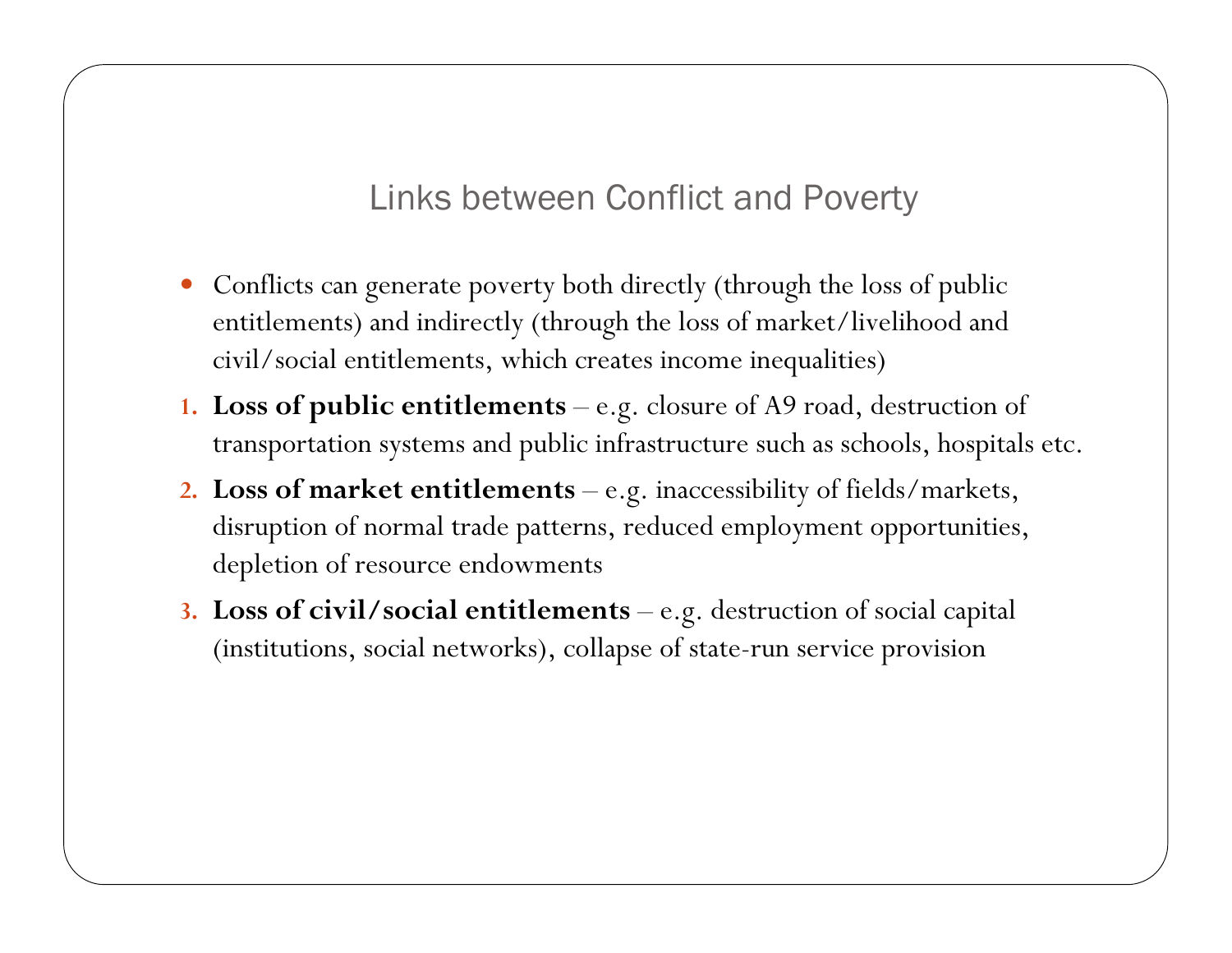# Conflict Affected Areas and Infrastructure Development

- $\bullet$ *Negenahira Navodaya (implemented in 2007 with the aim of developing the Eastern province)*
- $\bullet$ *Short run objectives - de-mining, livelihood recovery, and reconstruction of damaged infrastructure*
- 0 *The focus of the economic infrastructure is on electricity supply, roads, transport, port water and sanitation, and rural infrastructure*
- $\bullet$  *Most of the infrastructure development programmes operating at the national level have been fully extended to the Eastern province.*
- $\bullet$ *Uthuru Wasanthaya (initiated in 2009 for developing Northern province)*
- 0 *Two stages: a 180-day programme and Medium term plan for 2010-2011*
- $\bullet$ *The focus of the first phase is on de-mining, resettlement of IDPs, reconstruction of damaged economic and social infrastructure, livelihood recovery, and employment generation*
- $\bullet$  *The second phase covers the areas of infrastructure development, electricity, water supply and sanitation, health, solid waste disposal, education, sports, cultural affairs, transportation together with livelihood development programmes*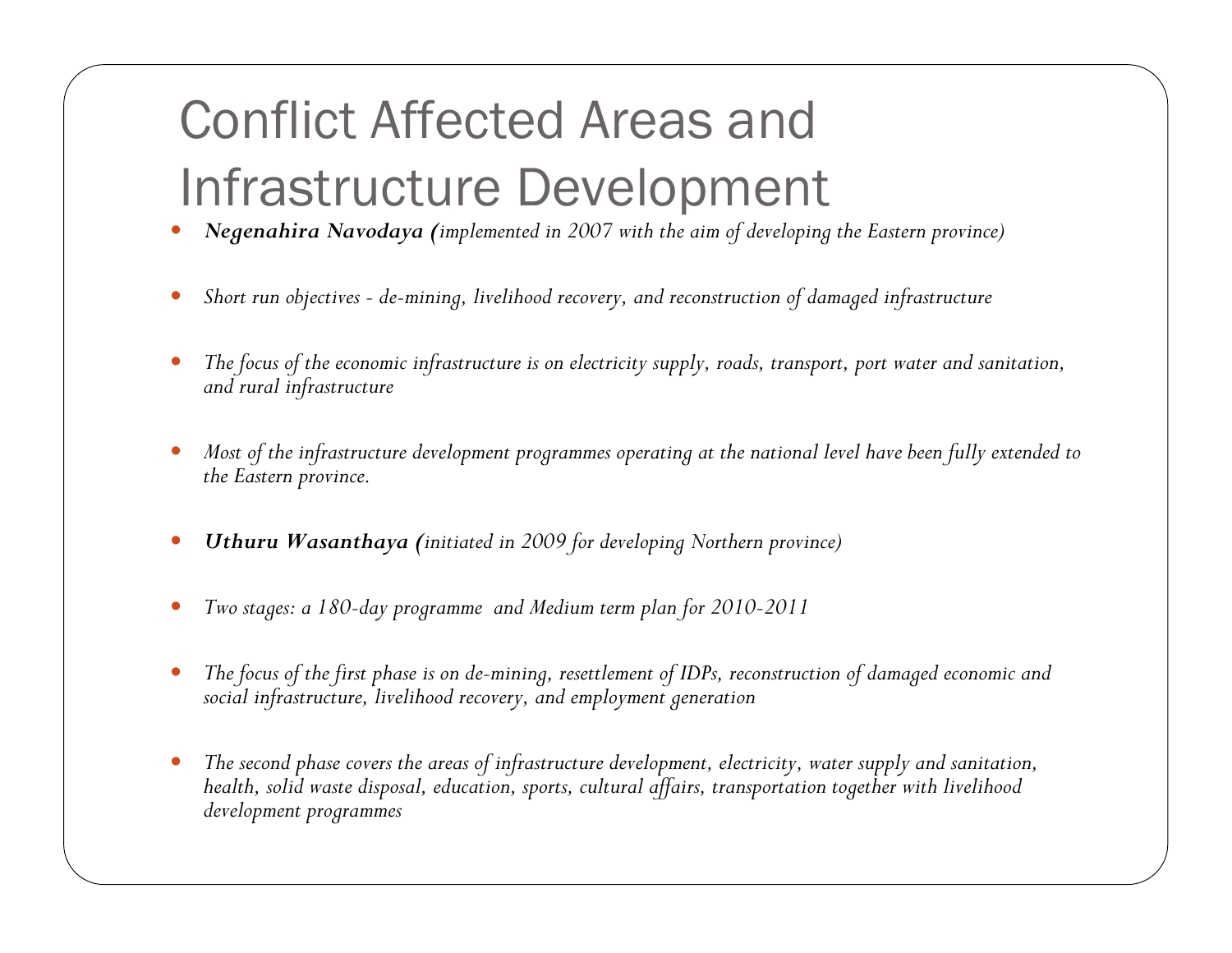### Poverty Reduction: Challenges

- $\bullet$ In the short term or immediate aftermath of the conflict, one of the most important challenges has been targeted social protection in the form of meeting short-term food, water, health and sanitation needs, particularly for IDPs: cash and in-kind transfer programmes significant here
- $\bullet$ In the medium to longer term, however, efforts to meet the entitlement losses that perpetuate poverty become increasingly important:
- y **Public entitlements** –Maga Neguma (regional), Gama Neguma and Gemidiriya (village-level) are supplementary to Negenahira Navodaya and Uthuru Wasanthaya to develop the infrastructure .
- y However, these programmes suffer from a **lack of funding**, and there needs to be more focus on allocating funds in proportion to prevailing levels of poverty and population in each village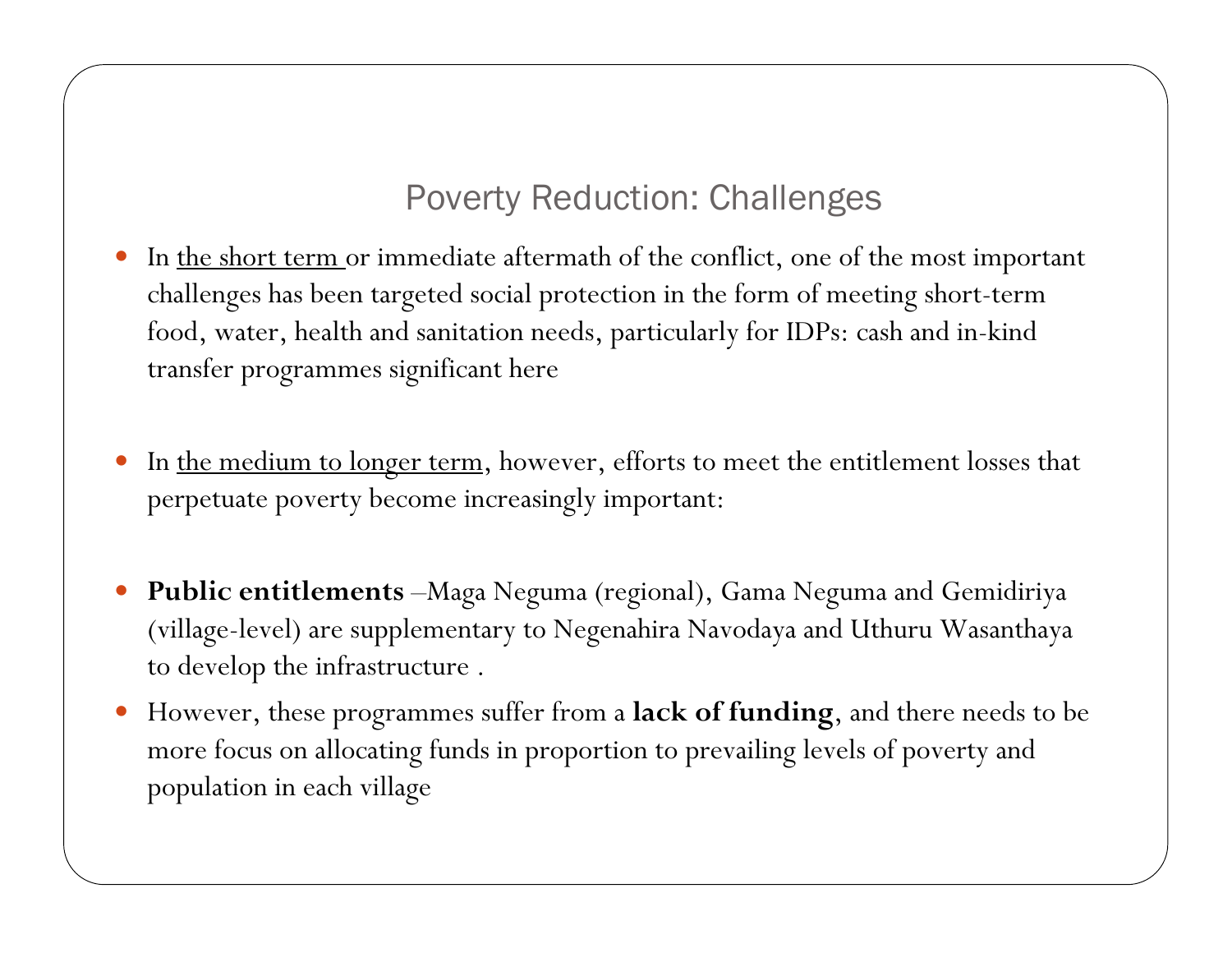#### Poverty Reduction: Challenges

- $\bullet$  **Market entitlements –** Gemidiriya focuses on improving intra-village connectivity, but a greater focus on linking villages to markets and urban centres is required (crucial for agriculture). Grassroots ICT initiatives (which Gemidirya has introduced) are important in this respect.
- y **Civil/social entitlements –** the breakdown of social services in these areas makes the provision of **micro-credit** and **micro-insurance** facilities important for coping with income shocks. The ongoing **resettlement of IDPs**  needs to be carried out with sensitivity to livelihoods and existing social networks.
- **•** Increased **investment in human capital** is also needed to ensure people's ability to take advantages of the new opportunities being created, and to prevent the inter-generational transmission of poverty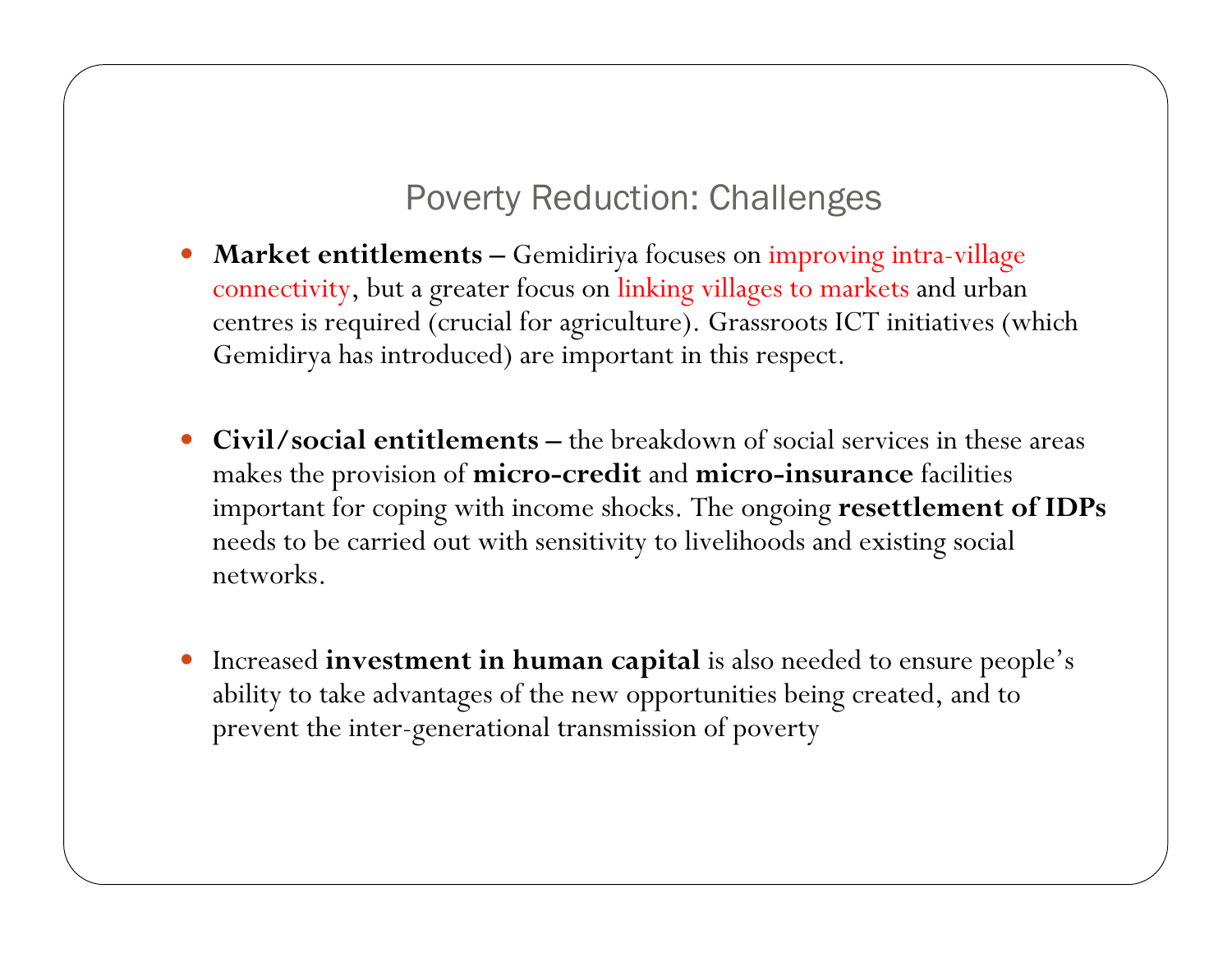# *Challenges in Education in the Post Conflict situation*

- Due to the conflict, education of the most of the students of the conflict-affected areas was disrupted due to displacement, loss of family members, psychological impact, loss of school materials, and the destruction of school buildings and infrastructure
- y There are several issues which need to be considered in providing basic educational services for the conflict affected groups:
	- reintegrating to school curriculum,
	- dealing with ex-child-combatants,
	- y providing educational infrastructure (essential materials such as furniture, teaching and learning aids),
	- $\bullet$  ensuring adequate human resources,
	- psycho social support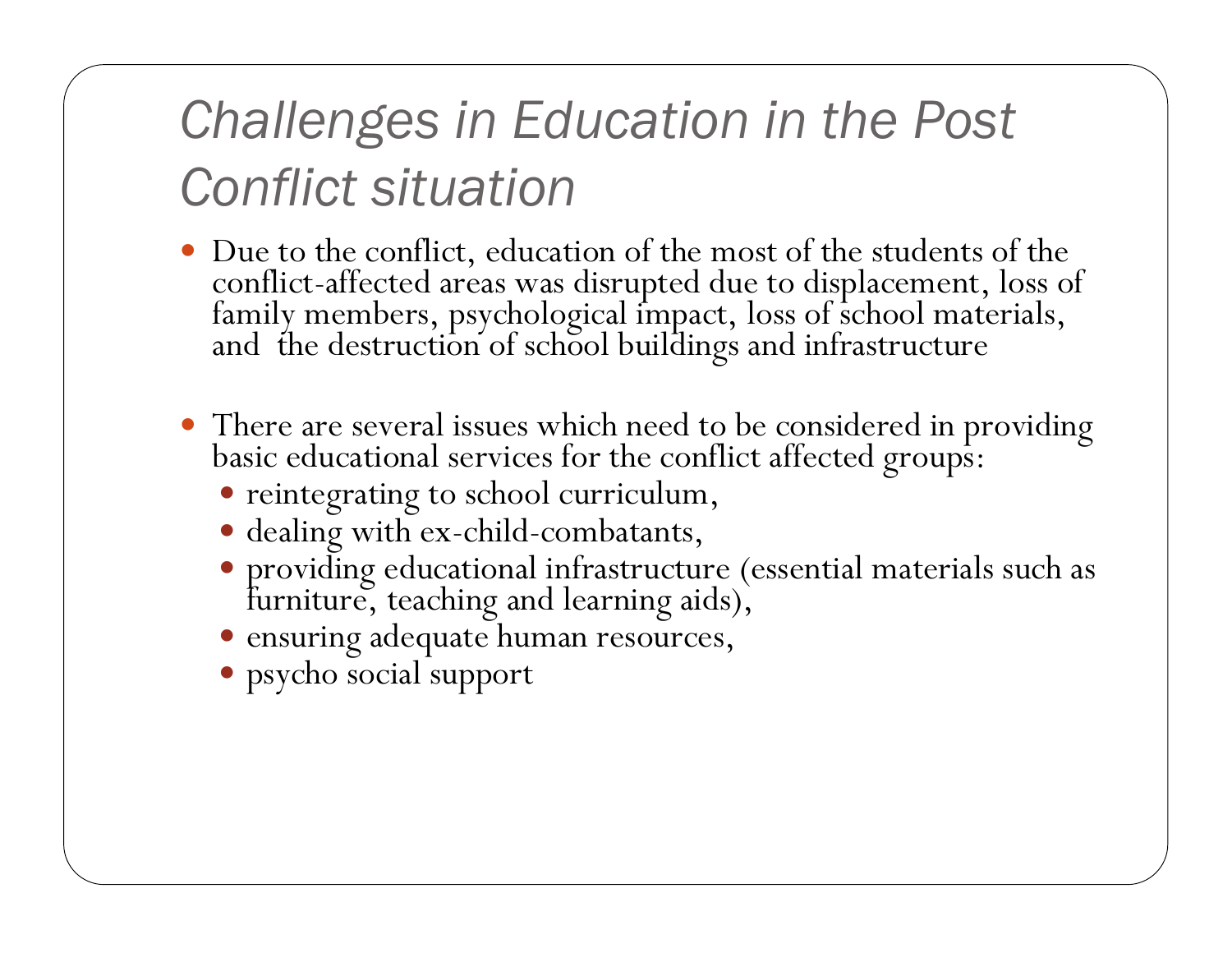Employment Opportunities Declined

- $\bullet$ <sup>E</sup>**mployment opportunities** have been severely hampered as a result of the conflict
- The labour force participation rate for the Eastern Province (41.3%) is significantly lower than that of the rest of the country  $(49.5\%)$ .
- The unemployment rate among women and educated individuals in the Eastern Province is much higher than in the rest of the country, suggesting a **lack of work opportunities** in the region.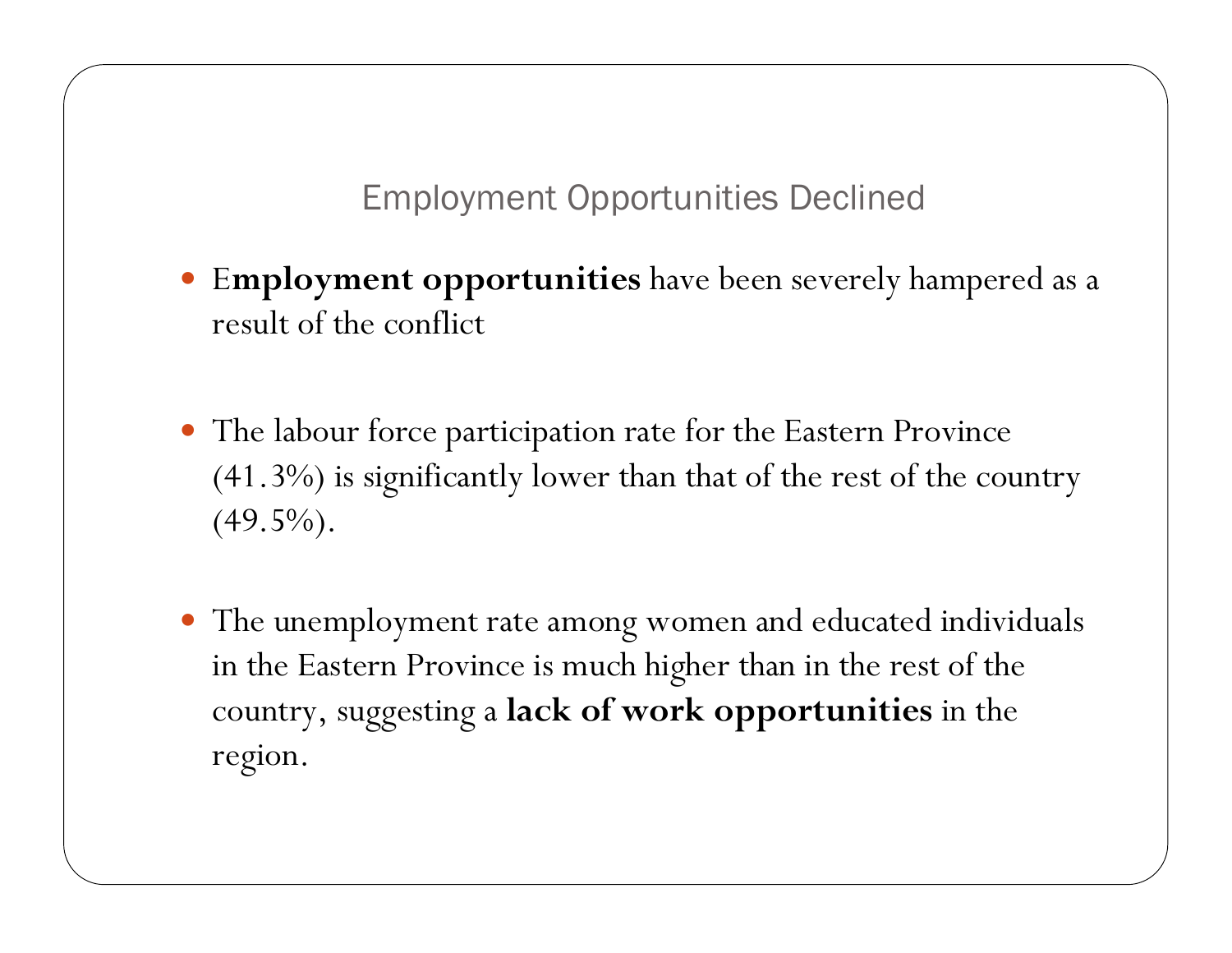## Employment and Skills Development: Challenges

- In addressing these issues, policymakers face several challenges:
	- ◊ **investments in education and skill development** must be made in a manner that generates skills that are in demand in these areas

◊ such investments must be made **equitably** and **speedily**, as uneven treatments and delays could give rise to new conflicts within these communities

◊ measures must be taken to **re-develop the business environment** in order to create long-term employment opportunities – this involves attracting private sector investments which, thus far, has proved difficult

 $\lozenge$  in addition to replacing infrastructure, there is a need for  $\mathbf{investment\ in}$ **new technologies** (and training communities to use them) in order to ensure competitiveness in the marketplace.

y **A lack of employment and education data** makes assessing progress difficult. There is thus a significant need for monitoring and evaluation processes.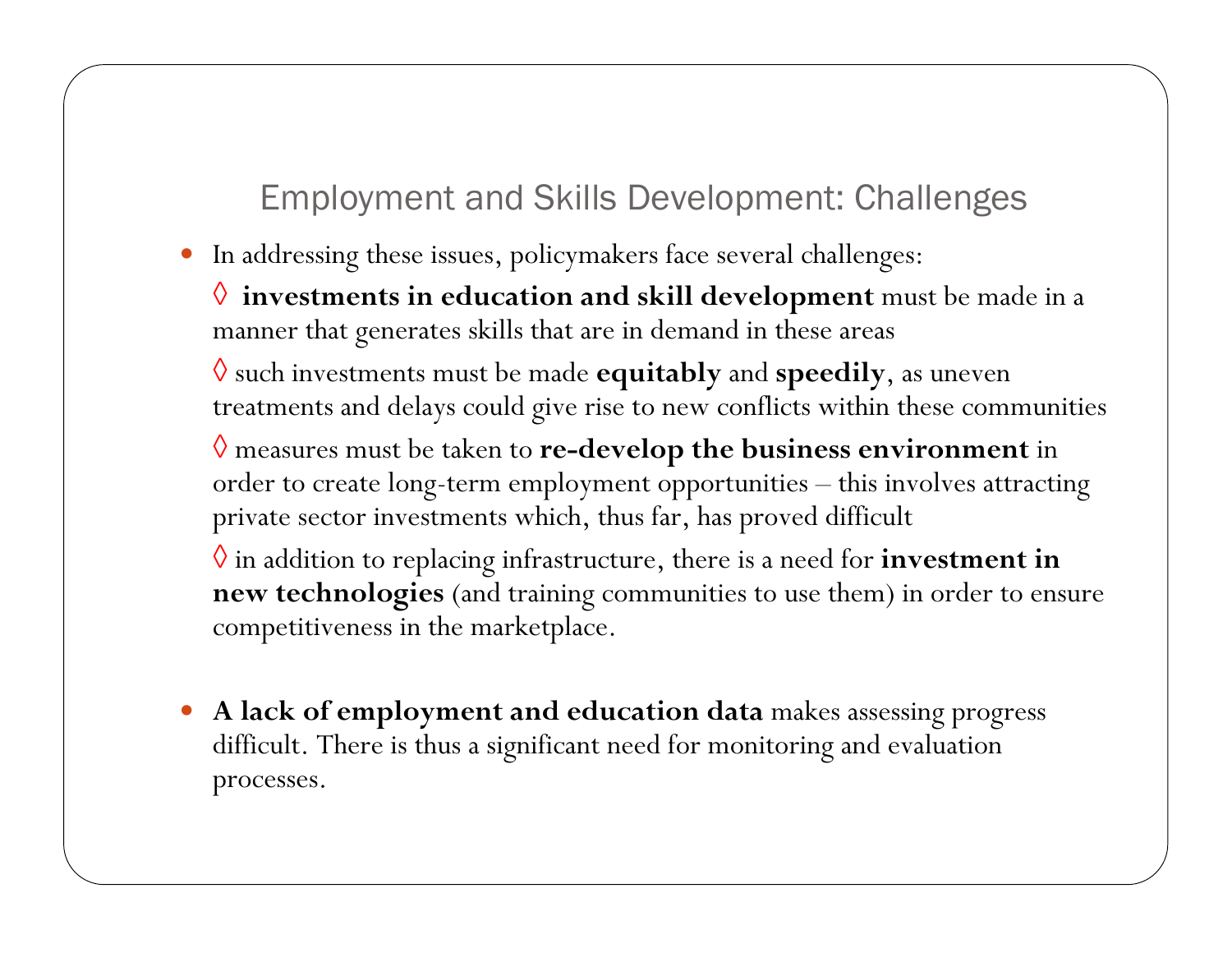#### Employment and Skills Development: Challenges

 $\bullet$  Another set of challenges relates particularly to **resuming the education of schoolaged children in conflict-affected areas**. In the short-term, the primary focus has been on restoring access to basic education for IDP camp and other conflict-affected children. In the longer term, however, more complex issues remain to be dealt with:

◊ the education system does not have the **capacity** to deal with reintegrating drop-outs children may have to re-enter schools at lower grades, resulting in psycho-social issues.

◊ particular attention needs to be paid to the **special needs** of ex-child combatants, IDPs, orphans, the disabled etc., and a proper assessment of such needs must be carried out. Training programmes for teachers in this regard are also desirable.

 $\lozenge$  Catch-Up Education (CUE), a programme designed to give students extra academic support currently operates in conflict-affected areas, but better **coordination** amongs<sup>t</sup> schools and the different entities involved in this process is required for it to be effective.

 $\Diamond$  in addition to the challenge of finding teachers in sufficient numbers, a longer-term issue is the *quality* of the education they provide – assessments of experience, qualifications etc. need to be made in order to address this issue.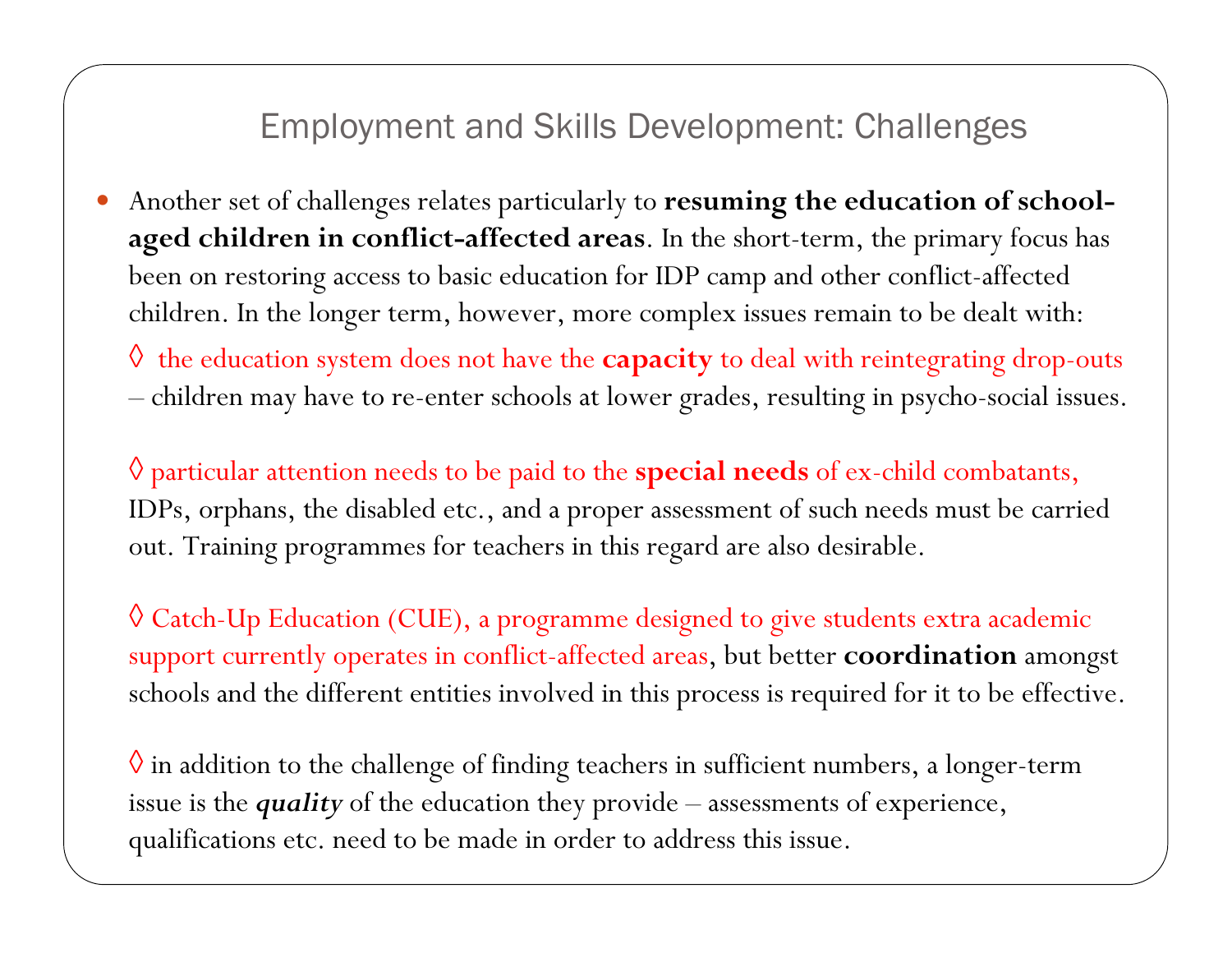# *Health Challenges in Post Conflict Situation*

- $\bullet$  Sri Lanka has bee able to maintain overall health indicators at satisfactory level despite of its economic downturns over time
- $\bullet$  There are regional disparities in health indicators and they are compounded in the conflict-affected districts
- $\bullet$ Maternal mortality rate is five times higher than those of at national level
- $\bullet$  Returned refugees are making a greater demand for health services, can create new epidemiological challenges, including a higher probability of epidemics
- $\bullet$  Government has taken many steps to overcome these issues related to the conflict affected areas:
	- the Ministry of Health has taken several steps in recent months to develop the main hospitals in Jaffna district
	- y Government has allocated more funds (US\$ 3.2 million) to uplift health care facilities in the Jaffna district
	- 0 Government has allocated special funds (US\$ 4.4 million) under the 'Uthuru Wasanthaya' programme to improve health felicities in Jaffna peninsula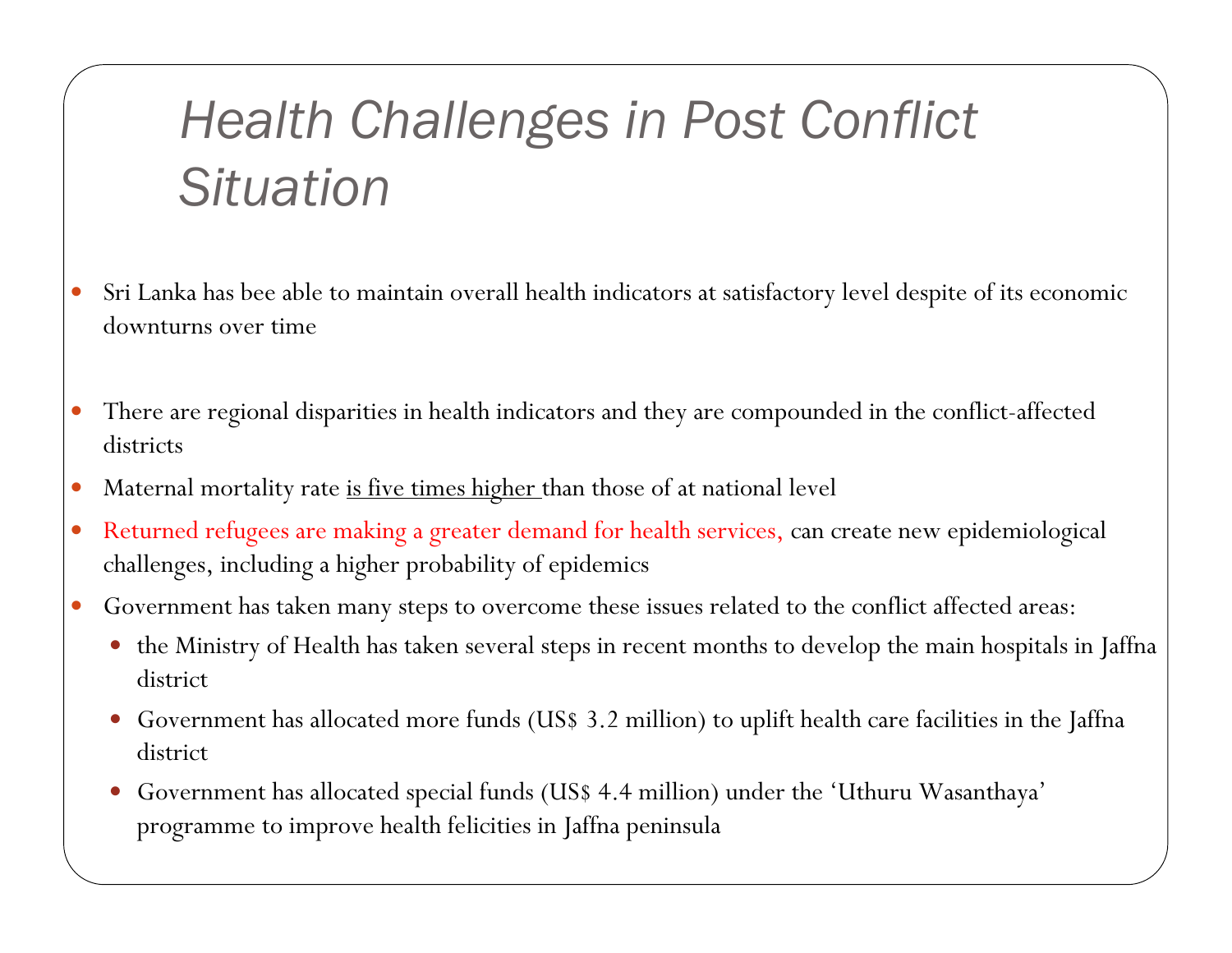# Selected Health Indicators for North and East

|                       | <b>Infant</b><br><b>Mortality</b><br><b>Rate 1000</b><br>live births in<br>2000 | <b>Maternal</b><br><b>Mortality</b><br>Rate per<br><b>1000 live</b><br>births in<br>2000 | Low<br><b>Birth</b><br>Weight<br>in 2001 | Underweight<br>in 2002 | Home<br>deliveries<br>in 2001 | <b>Safe</b><br>sanitation<br>in 2001 |
|-----------------------|---------------------------------------------------------------------------------|------------------------------------------------------------------------------------------|------------------------------------------|------------------------|-------------------------------|--------------------------------------|
| <b>Sri Lanka</b>      | <b>11.2</b>                                                                     | 14                                                                                       | 16.7                                     | 29.4                   | 4.0                           | 72.6                                 |
| <b>North and East</b> | 14.7                                                                            | 81                                                                                       | 25.7                                     | 46.2                   | 19.4                          | 48.2                                 |
| Ampara                | 10.3                                                                            | 24                                                                                       | 22.7                                     | 44.1                   | <b>19.8</b>                   | 52.7                                 |
| <b>Batticaloa</b>     | 15.8                                                                            | 117                                                                                      | 24.3                                     | 53.2                   | 31.4                          | 28.4                                 |
| <b>Trincomalee</b>    | 4.6                                                                             | 57                                                                                       | 30.5                                     | 44.7                   | 13.6                          | 25.6                                 |
| <b>Jaffna</b>         | 22.3                                                                            | 62                                                                                       | 30.5                                     | 43.1                   | 4.4                           | 79.0                                 |
| Killinochchi          | 27.8                                                                            | 158                                                                                      | <b>NA</b>                                | <b>NA</b>              | <b>NA</b>                     | <b>NA</b>                            |
| <b>Mannar</b>         | 22.3                                                                            | 97                                                                                       | 12.7                                     | 38.3                   | 39.4                          | 70.9                                 |
| <b>Multhivu</b>       | 20.3                                                                            | 123                                                                                      | <b>NA</b>                                | <b>NA</b>              | <b>NA</b>                     | <b>NA</b>                            |
| Vavuniya              | 8.8                                                                             | 76                                                                                       | 38.8                                     | 50.6                   | 12.3                          | 71.0                                 |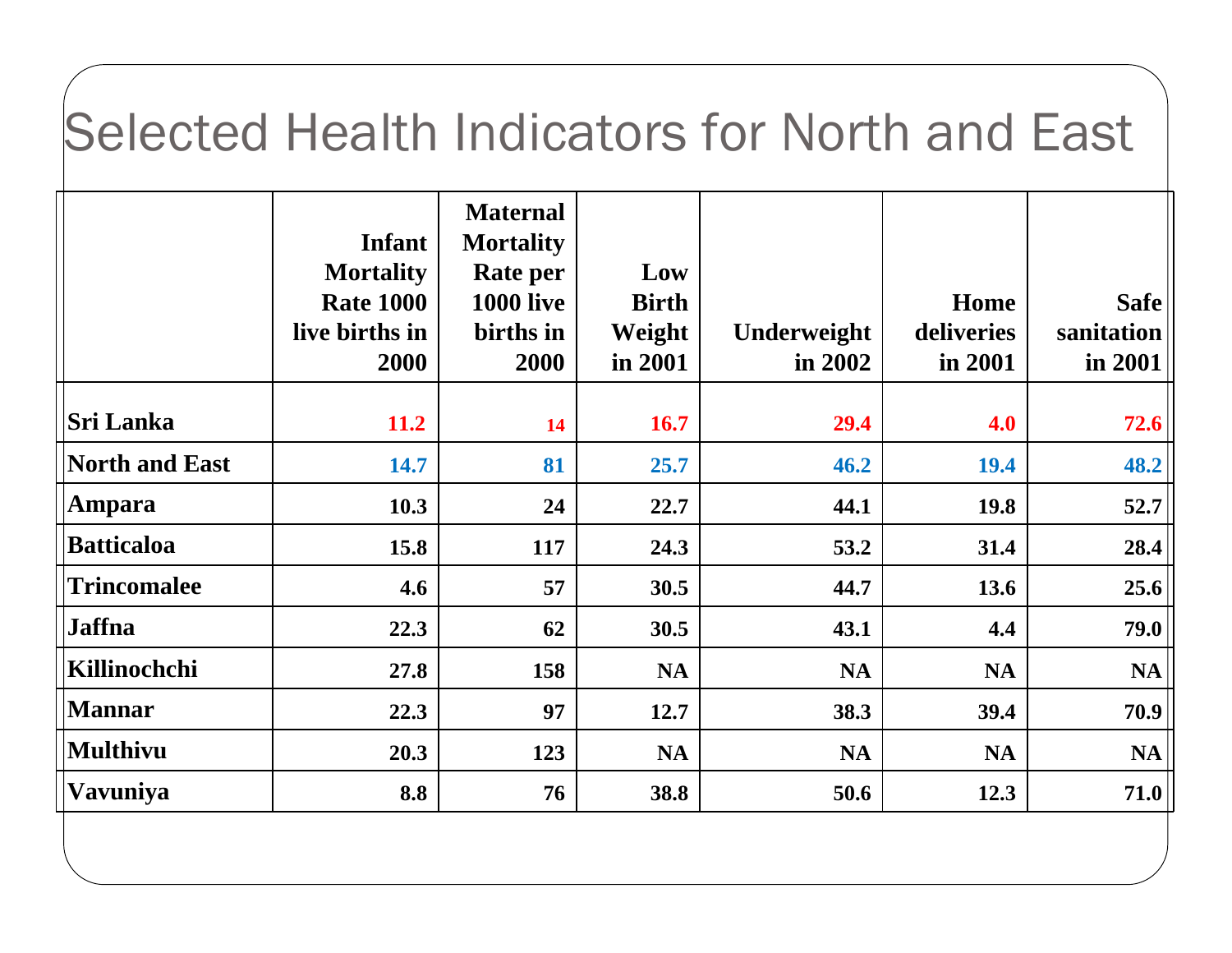Health Financing: Challenges

- $\bullet$  A major challenge associated with rebuilding hospitals and other health-related infrastructure is the long time periods involved in their construction (often 3-5 years for rebuilding existing hospitals, and even longer for building new ones). Thus, these projects may not meet the health needs of the population in the present or even in the near future.
- $\bullet$  Funding: government spending on health has remained static at 1.7 - 2% of GDP. Capital expenditure is frequently sacrificed in order to meet the demands of the governmen<sup>t</sup>'s recurrent expenditure.
- $\bullet$  Furthermore, in terms of ODA, Sri Lanka's elevation to the status of a middleincome country has adversely impacted donor funding for hospital projects.
- $\bullet$  Therefore, there is clearly a need for private sector involvement in healthcare provision, but it remains unclear how much benefit the poorest people in conflict areas would derive from private healthcare.
- $\bullet$  Significant changes need to be made to the country's health systems in order to successfully manage new epidemiological challenges resulting from the return of IDPs etc. Government financial allocations are crucial.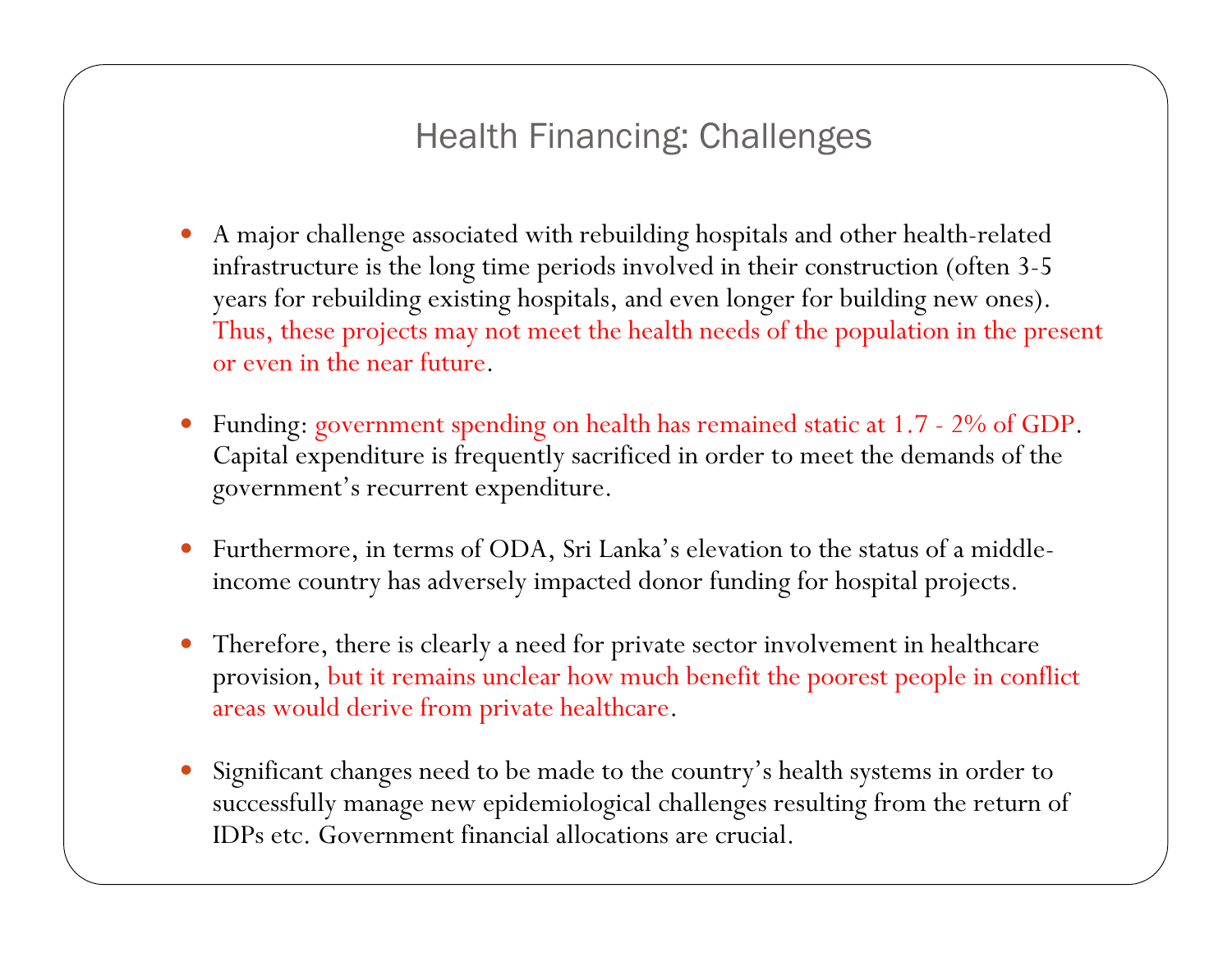### Agriculture in a Post-Conflict Economy

 $\bullet$  The N&E traditionally is a potentially important area for agriculture. Nevertheless, during the conflict, agricultural supplies from the N&E to the rest of the country were blocked off due to factors such as:

 $\lozenge$  government-imposed trade embargos

 $\Diamond$  taxes imposed by the militant groups

 $\lozenge$  breakdown of the North-South road connectivity and railway

- The end of the conflict is thus expected to generate increases in both the demand for and supply of N&E agricultural products.
- $\bullet$  Given the **high incidence of poverty** among agricultural workers, developments in agriculture are very important to the goal of poverty alleviation – over 75% of the rural labour force works in agriculture, and agricultural households represent almost 50% of the poorest households in the country.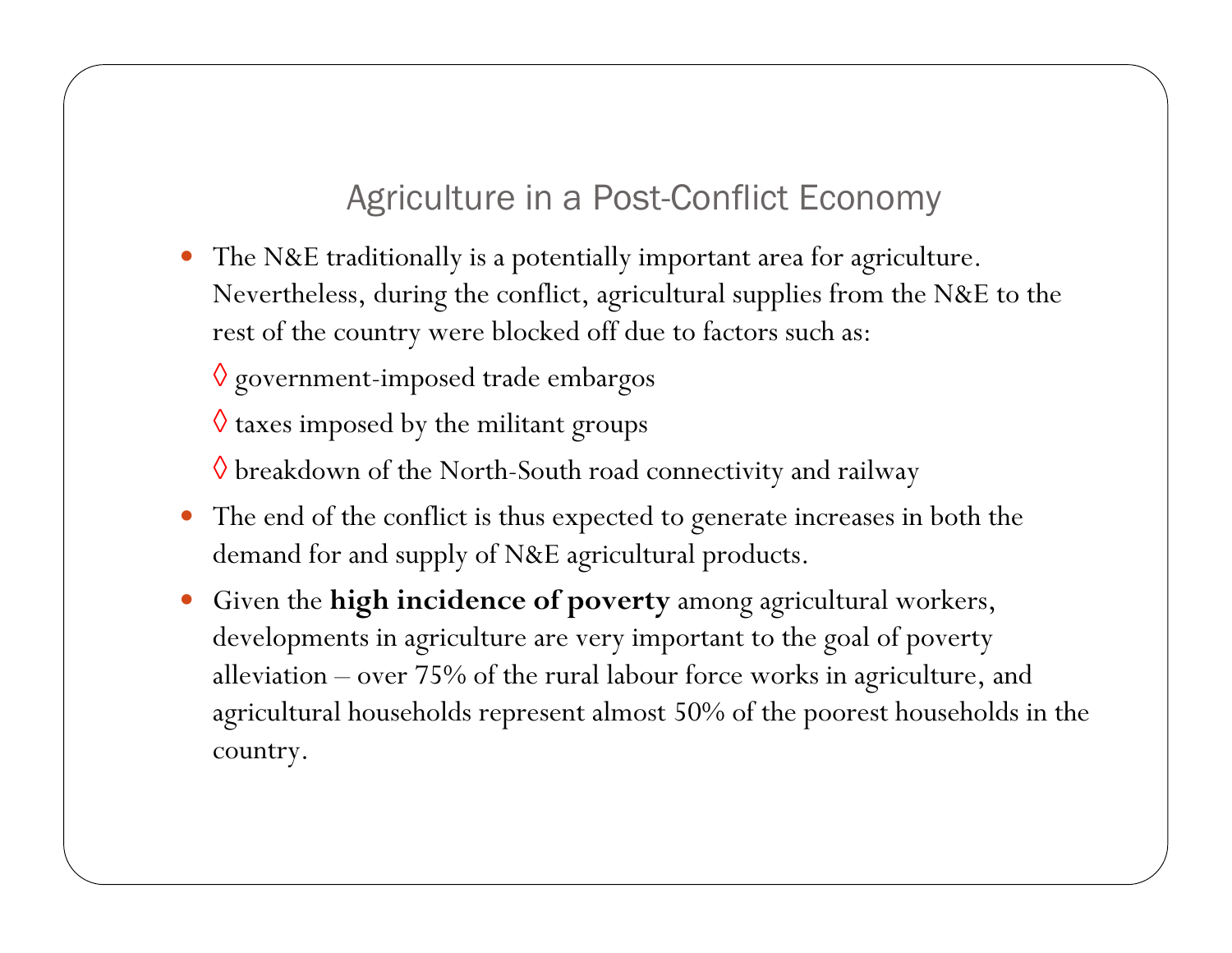#### Agriculture: Challenges

- y **Coordinated efforts** must be made to reduce **agrarian poverty**, which stems largely from low resource endowments and skills, poor access to technology and inadequate institutional support.
- y **Public spending** on agricultural **research** as a percentage of agricultural GDP in SL remains low – an increase is needed in order to boost productivity. Public-private sector partnerships are desirable for this purpose, given difficulties with securing property rights and the public good nature of services such as surface irrigation that serve as a disincentive to pure private sector investment.
- y **Agricultural land markets** are limited in size due to state regulations and ill-defined property rights. – perpetuates the problem of non-viable holdings, short-run profitability is prioritised over land sustainability. Thus, the establishment of secure property rights is an important concern.
- $\bullet$ Inefficiencies in irrigation water use - this results from a lack of knowledge of water management strategies and a lack of incentives to save water. A suitable participatory management is required to remedy this.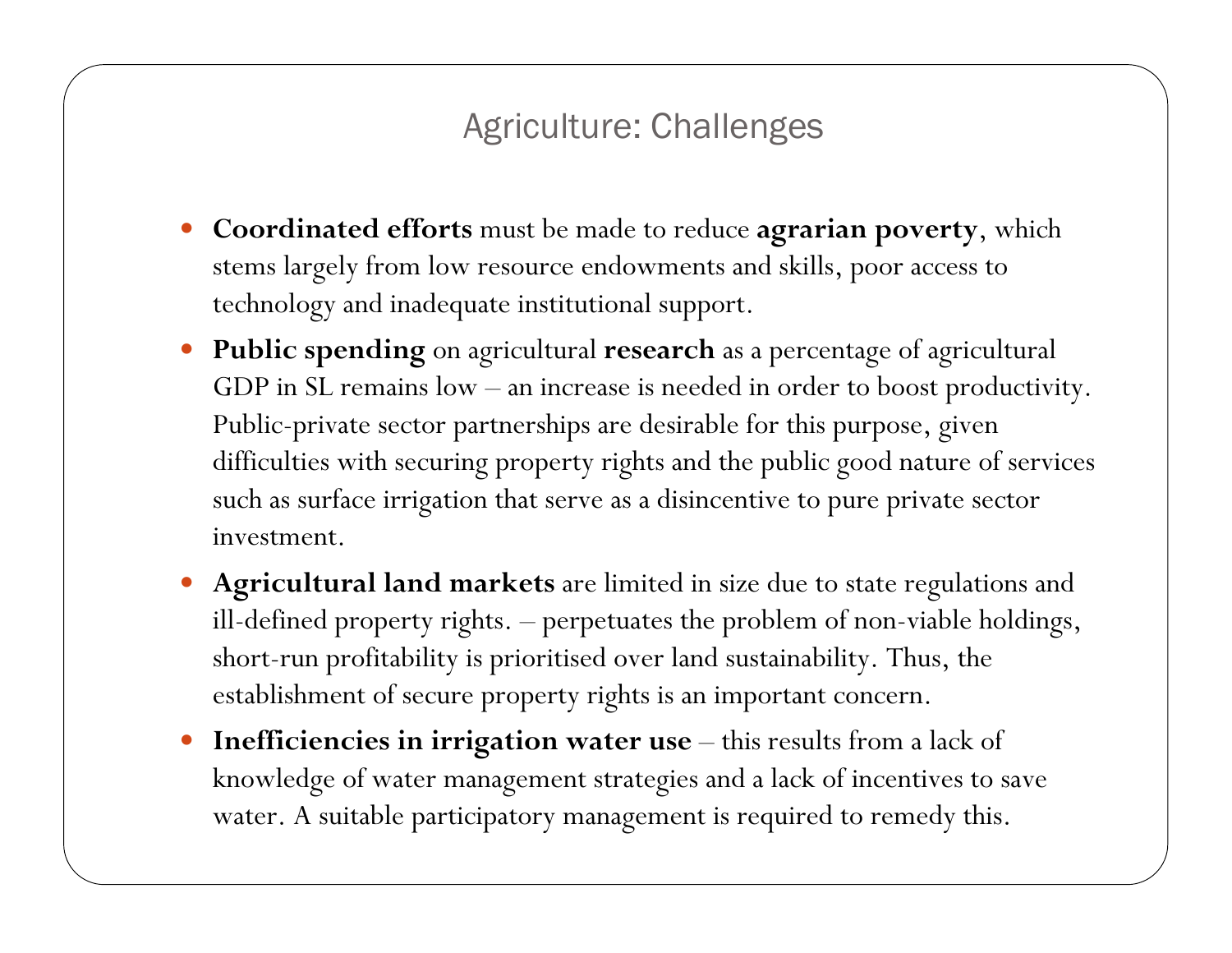## Agriculture: Challenges

- **Productivity** in the N&E agricultural sector is low, due to a variety of reasons such as capital shortages, credit constraints, a lack of access to agricultural inputs and technology and persistently low levels of agricultural research.
- y The introduction of cutting-edge **technology** in agriculture is required private sector participation could help to develop value chains, but government involvement is necessary in order to ensure that the poorest farmers do not find themselves excluded from such processes.
- **Connectivity**: poor infrastructure and technological advances inhibit the N&E's integration with modern dynamic markets. The improvement of market linkages and relaxation of barriers is desirable in order to induce growth in the agricultural sector.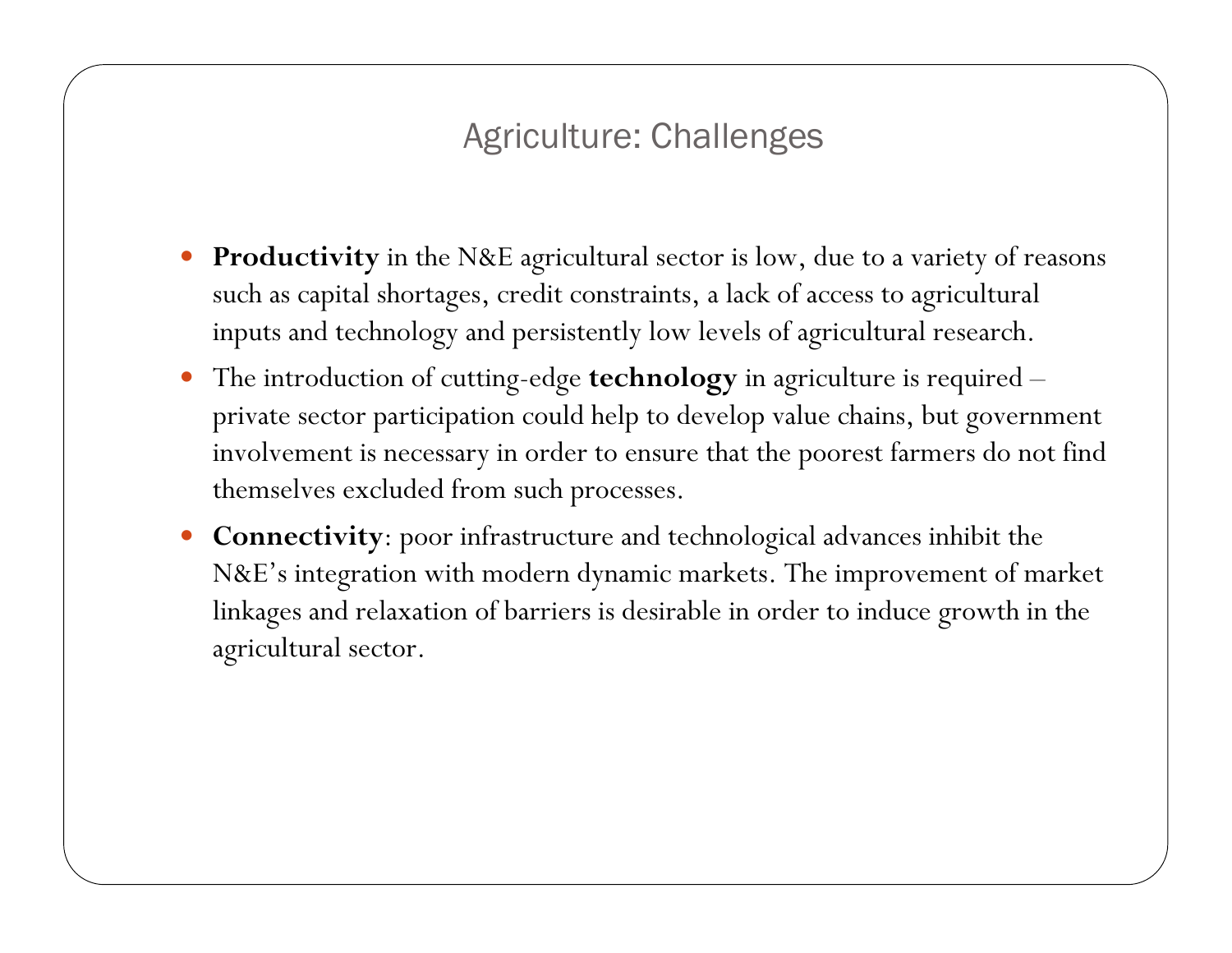### Infrastructure in Post-Conflict Sri Lanka

- y Infrastructure development in the N&E is crucial, not only for medium- to long-term economic growth prospects, but also to **improve livelihood opportunities** in the short-term.
- y Current infrastructure development initiatives by the government include '**Randora**' (national-level infrastructure development) and two initiatives which focus on the N&E: '**Negenahira Navodaya**' and '**Uthuru Wasanthaya**'.
- y The rehabilitation of **harbours, roads** and **tanks** are a primary focus of these programmes.
- $\bullet$ Public investment in infrastructure was approx. 6.5% of GDP in 2009-10.
- $\bullet$  Foreign financing for infrastructure has increased markedly in the post-war environment – **75%** of 2009's foreign capital inflows (amounting to US\$ 2.2 billion) were directed towards infrastructure development (power generation, port development, roads and bridges).
- $\bullet$  Assistance from multilateral sources (the ADB and the World Bank) and bilateral sources (China, India) have been significant.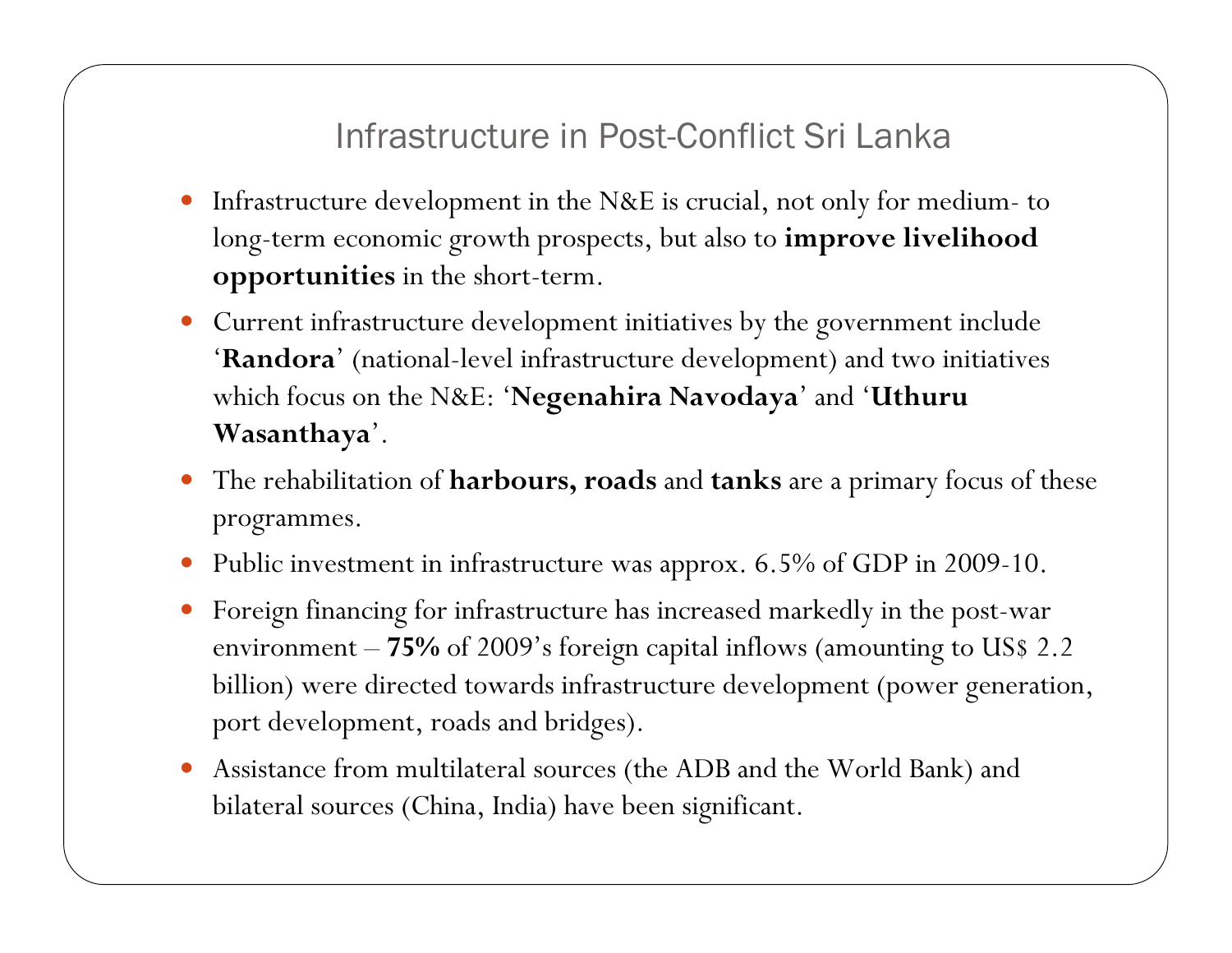## Infrastructure Challenges

- **Foreign assistance** is mostly in line with govt. priorities (eg. road-building), and less attention is paid to capital investment in **health** and **education** by these sources.
- y Public financing has proven challenging given continuously **tight fiscal constraints**.
- y **Bottlenecks** in basic facilities such as roads, energy, etc., have accumulated due to a **lack of investment** over many years.
- $\bullet$  **Private sector participation** has been sluggish – attempts to forge **publicprivate partnerships** rely on the implementation of **regulatory reforms**  to protect investors' and consumers' interests.
- $\bullet$ How to encourage private sector investment in infrastructure is the challenge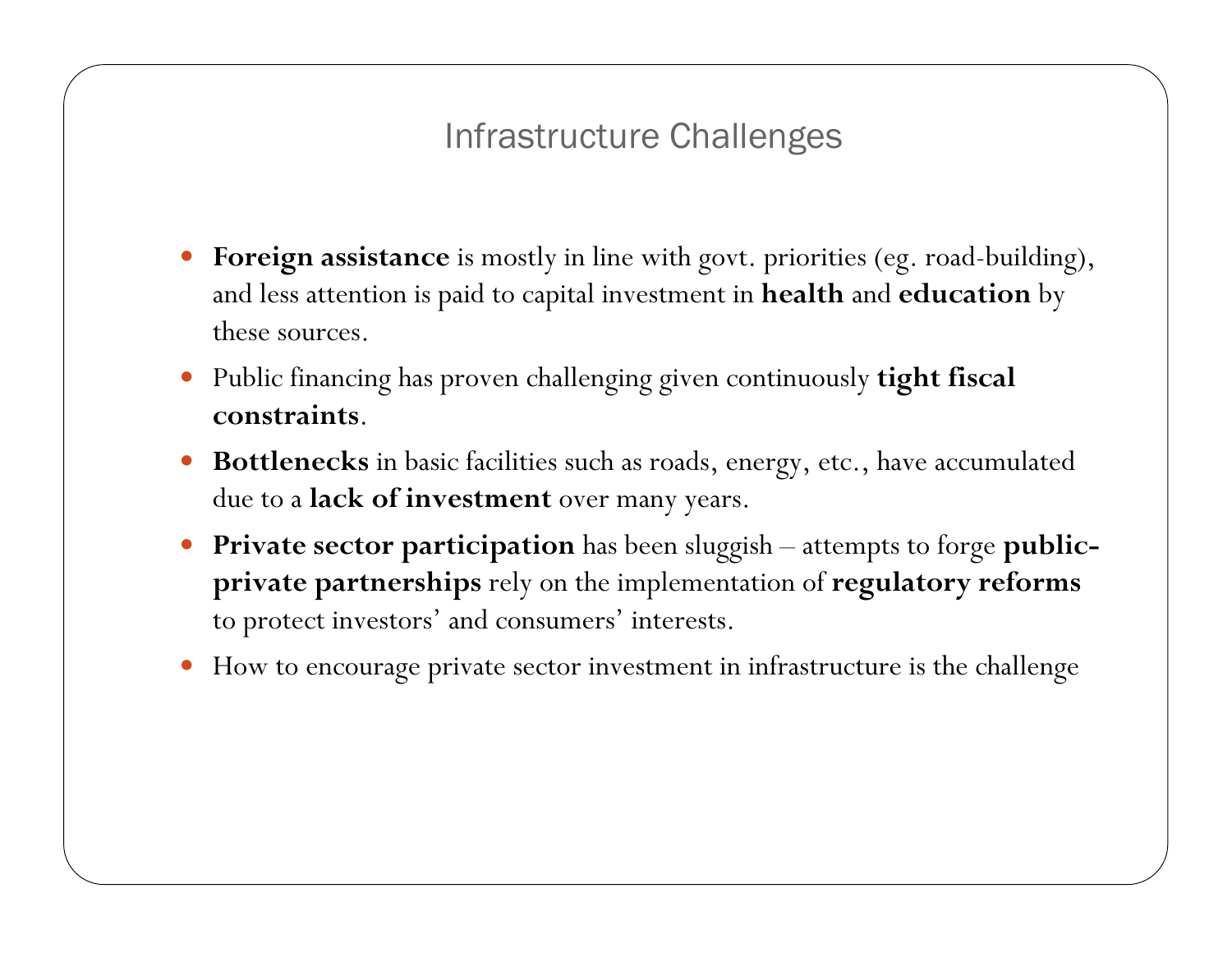### Tourism in Post-Conflict Sri Lanka

- The end of the conflict has created a conducive environment for tourism, notably with the removal of negative travel advisories on Sri Lanka.
- The availability of the N&E as potential tourist destinations creates a range of opportunities for expanding the country's tourism sector.
- $\bullet$  The National Strategy for Tourism (2009-12) identifies a range of targets for achieving this.

#### **Challenges:**

- y Tourism development is highly dependent on **infrastructure**, particularly transportation – the poor quality of transport links to the N&E has been a constraint in this respect.
- $\bullet$  **Sustainable tourism** - tourism products must be carefully designed, in order to prevent social and environmental damage at these newly available sites.
- $\bullet$  **Community-based tourism** (following the example of post-war Cambodia) is a desirable option – promotes rural development and facilitates resource conservation in conflict-affected areas.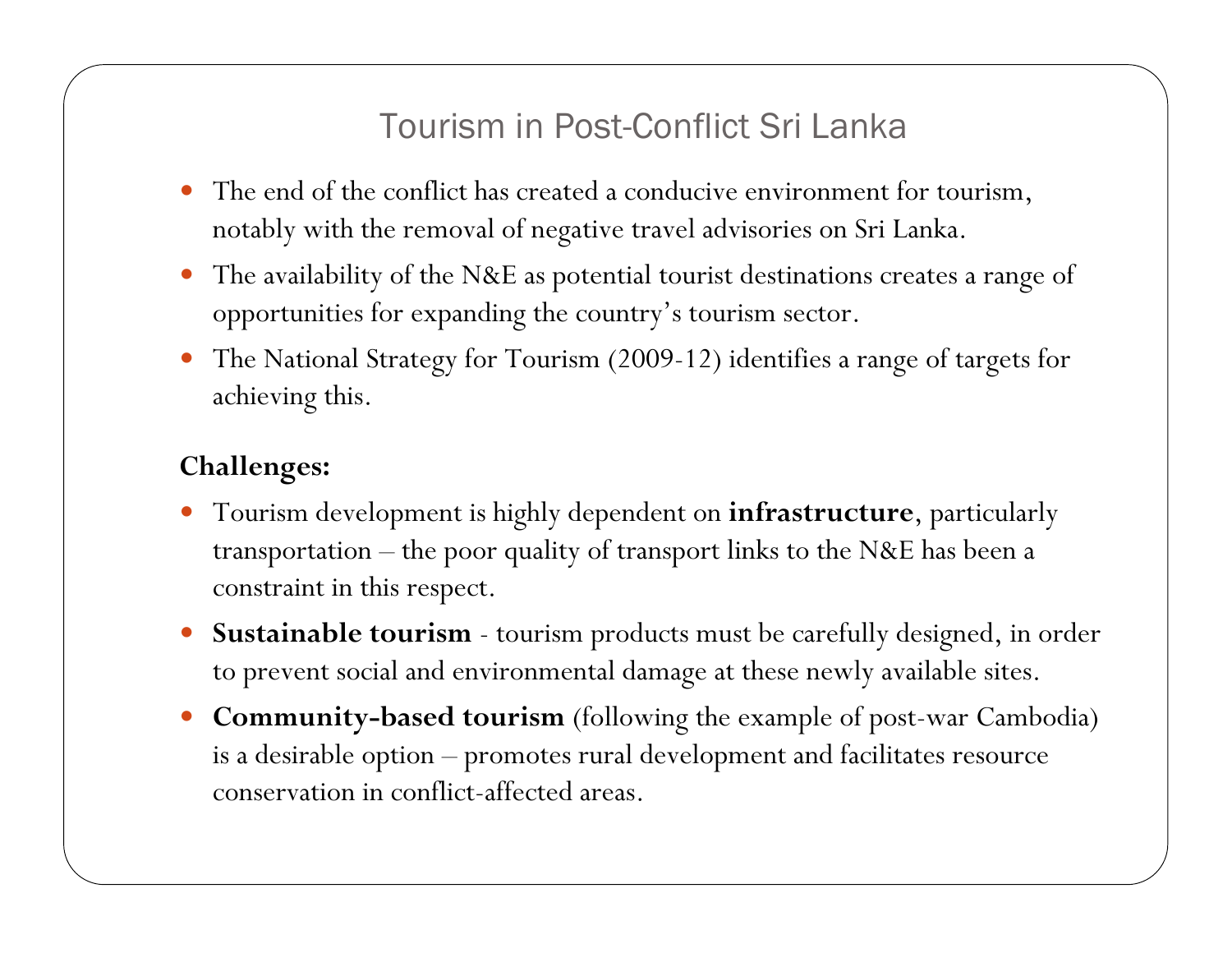#### Industrial Development in Post-Conflict Sri Lanka

- y Growth of the share of industry in SL's GDP has been modest over time it increased from 26% in 1990 to 29.7% in 2009. This is partly due to the volatile political and security environment that prevailed during the conflict.These uncertainties acted as a disincentive to private investment, particularly to capital-intensive industrial investment.
- In the current post-conflict environment, there are many opportunities for building higher-vale industrial potential, attracting better foreign investments (rather than 'footloose' FDI) and boosting the production of higher incomeearning exports.
- The current policy framework gives special attention to developing the small and medium enterprise (SME) sector – the N&E has potentially an important contribution to make in this regard.
- $\bullet$  Most of the large industrial production facilities are located in the Western Province. However, a number of Export Processing Zones and Industrial Estates have now been established to enable the expansion of industry to other regions, esp. the N&E – e.g. the Achchuveli Industrial Zone in Jaffna and the Kappalthurai Industrial Zone in Trincomalee.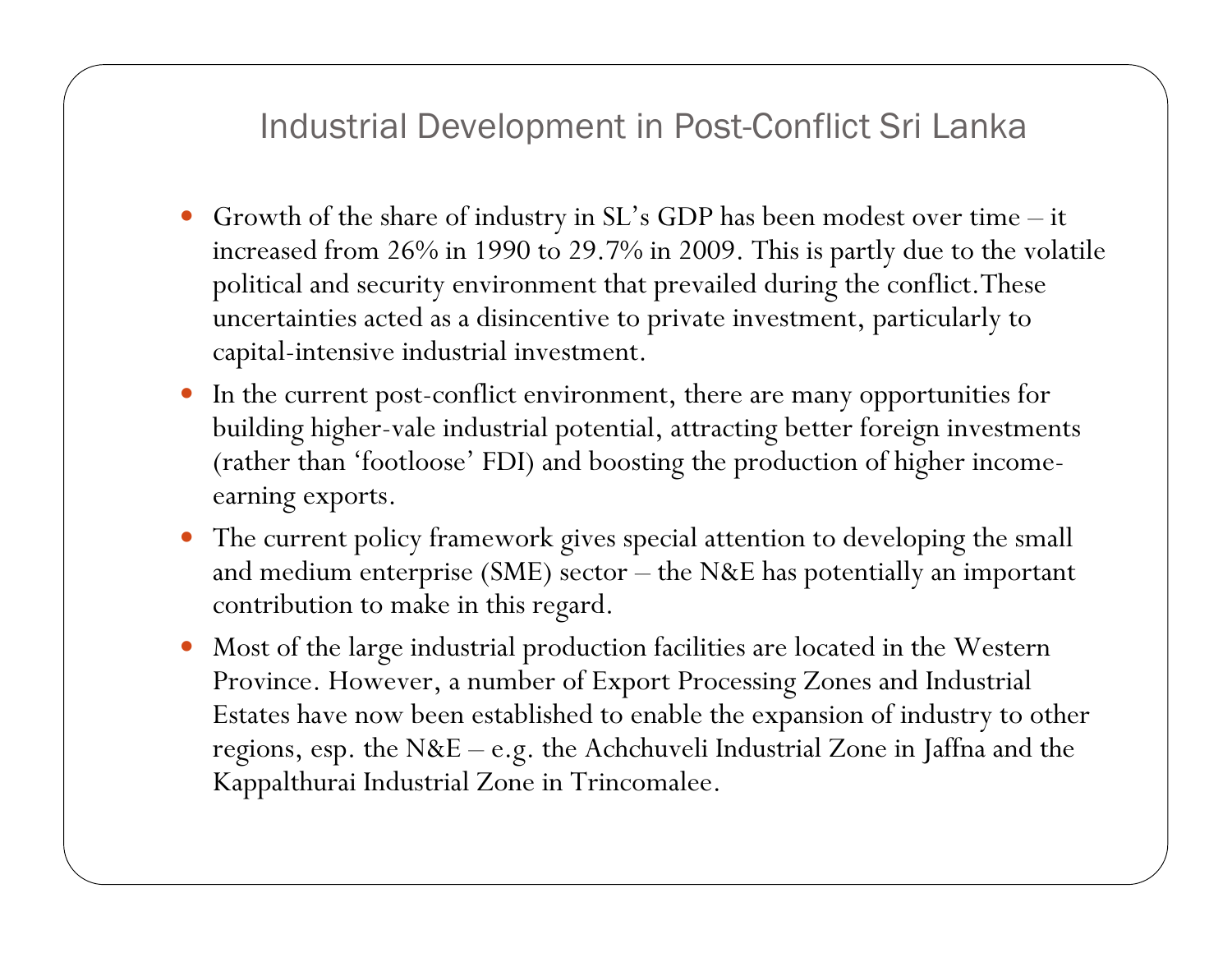#### Industrial Development: Challenges

- The industrial data and information are weak. Potential industrialists take long time to do due diligence before taking a decision on investment
- y Improve **credit access**  maintaining **low interest rates** in a climate of high public spending on post-war reconstruction is a significant challenge. **Microfinance initiatives** are required to take advantage of untapped capacity in small-scale agriculture- and fisheries-related industries in the N&E.
- y The BOI categorises this area as 'most difficult areas' for granting of attractive incentives: the BOI will give priority focus on agro processing, fisheries and value added mineral industries for local consumption and exports.
- •675 sq km in Trincomalee as a special economic zone and 300 acres in<br>Killinochchi as an agro economic zone. SLTDA has blocked land at the<br>Pasikudah Bay for a resort of 700 rooms. BOI Arugam Bay tours will invest Rs.<br>123 mi
- •International chamber of commerce together with the help of SCOPP organized, 'Opening of North and East business opportunities', BizPAct conference .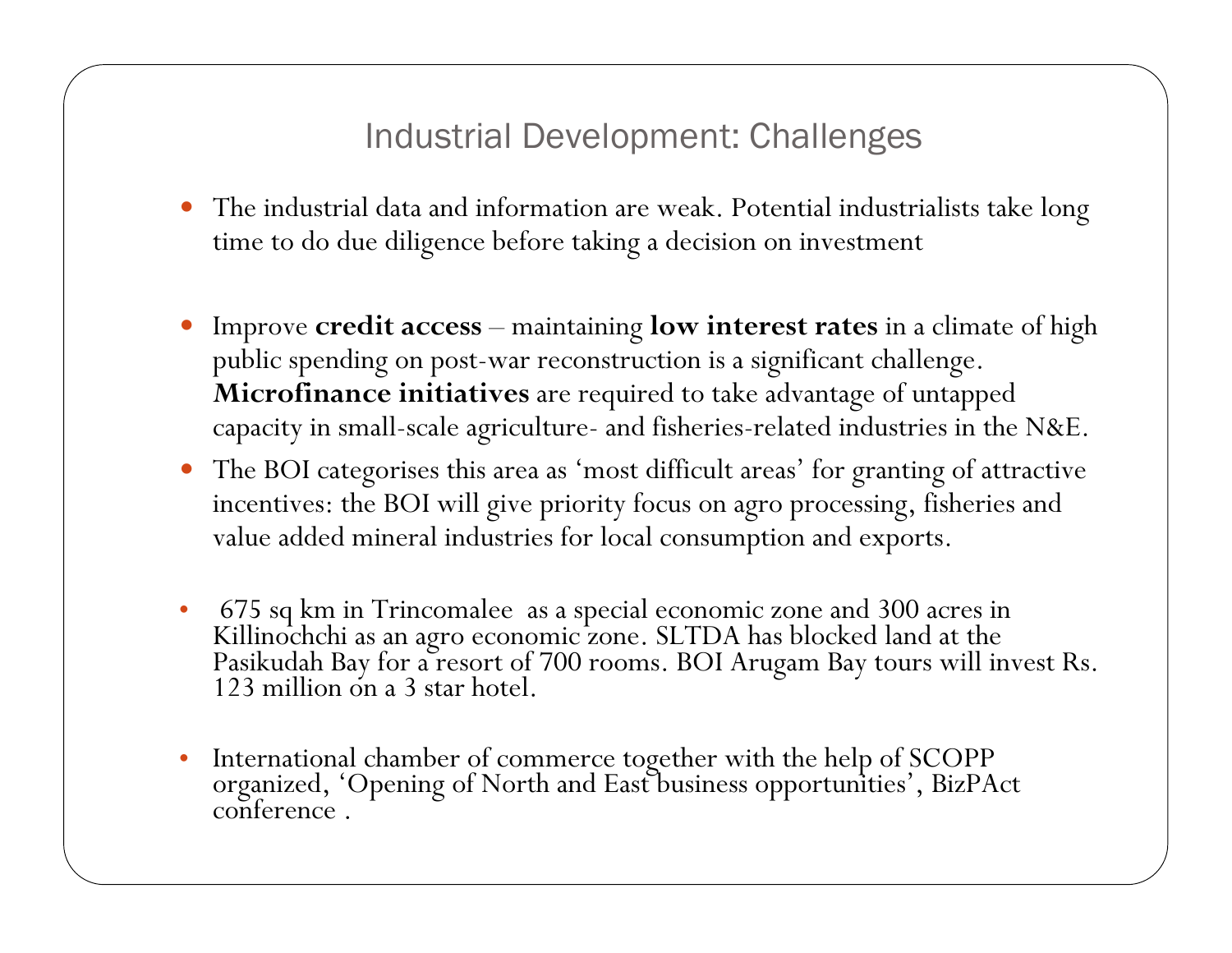#### Industrial Development: Challenges

- $\bullet$  Building a **skilled labour force** – workers need to possess the relevant skills in order to take advantage of the opportunities arising from improved infrastructure and other capital investment. Achievements in science and mathematics remain weak, as do **'soft skills'** and **management and technical capabilities** – these are important tools for effective industrial workers. Need greater investment in **vocational training**, **skills-for-work**  for school-leavers and measures to grow the **science and engineering** talent pool.
- $\bullet$  Forging **industry-research linkages** and **public-private partnerships**  are important measures for improving R&D, as is harnessing the potential of **existing research institutes** such as the Industrial Technology Institute and the National Engineering Research and Development Centre.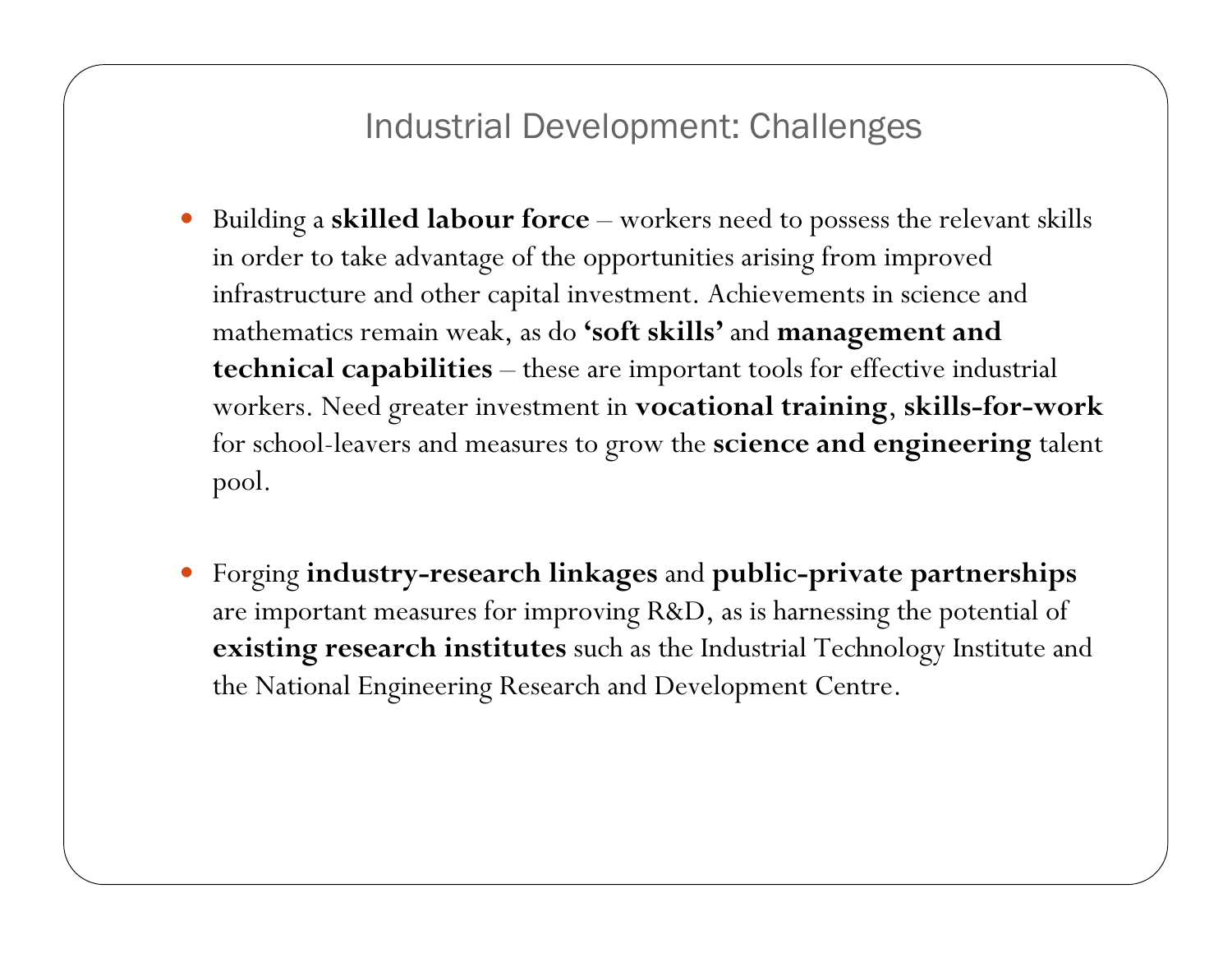### Environmental and Natural Resource Issues

 $\bullet$  In threatening the safety of the environment, conflict represents a serious threat to the process of sustainable development. This stems from:

 $\Diamond$  physical damage to the environment and natural resources

 $\Diamond$  loss of resource access and associated welfare losses to livelihoods

 $\lozenge$  collapse of local systems of resources management

 $\lozenge$  loss of control over state-managed resource

- $\bullet$  Failure to address post-conflict environment and natural resource-based challenges could thus impede the achievement of long-term economic goals.
- $\bullet$  These ill-effects on the environment and natural resources have particularly severe repercussions for such sectors as **agriculture, fisheries and tourism**, all of which are of potential significance in the N&E.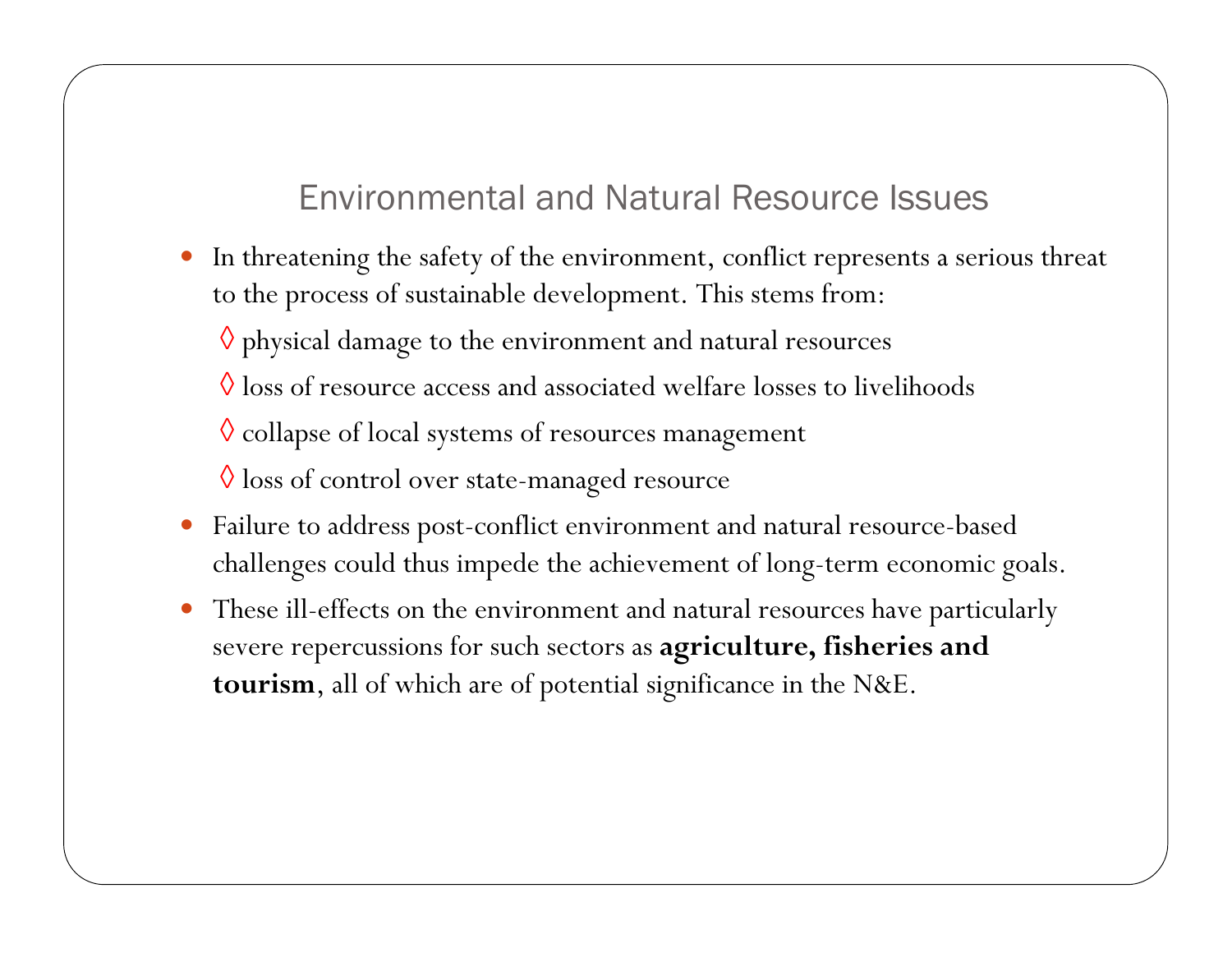#### Environmental and Natural Resource Issues: Challenges

- **Assessing** the losses and damages to natural systems –difficult because of data shortages. The participation of **key stakeholders** is necessary.
- $\bullet$  **Resettling** original users of resources and reinstating their rights – need processes that will address the relevant **livelihood sustainability issues**.
- $\bullet$  **Re-establishing control** of regulatory bodies and government agencies over **sustainable resource management.**
- y **Rehabilitating livelihoods** through promoting the **sustainable use** of environmental resources.
- $\bullet$  Strengthening the role of **local communities** in environmental resource management.
- y Implementing appropriate **safeguard measures** to enhance restoration and to prevent over-exploitation of natural resources.